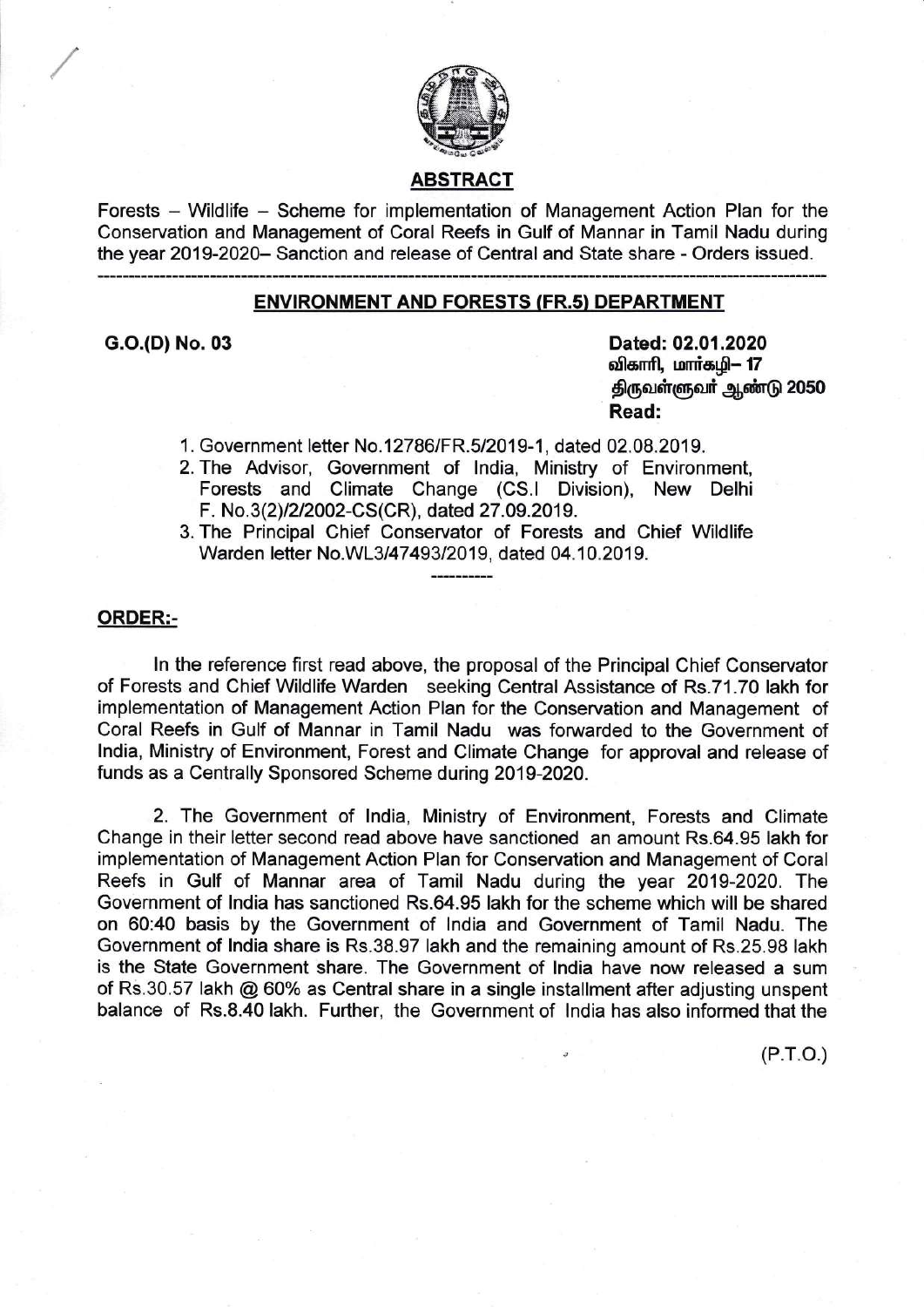amount of Rs.30.57 lakh will be drawn by the Drawing and Disbursing Officer, Ministry of Environment and Forest, New Delhi and disbursed to Forest department, Tamil Nadu, office of Wildlife Warden, Gulf of Mannar Marine National Park, Mandapam Road, Collectorate Post, Ramanathapuram 623503 by Electronic Clearing System (ECS) / RTGS as per the following details:-

| <b>Bank Name</b>       | State Bank of India                                                            |
|------------------------|--------------------------------------------------------------------------------|
| Name of Account holder | Wildlife Warden, Ramanathapuram                                                |
| Bank Account No.       | 38112314931                                                                    |
| <b>IFSC Code</b>       | SBIN0018191                                                                    |
| <b>Address</b>         | Bharathi Nagar Branch, NO.1/1144,<br>Near D Block Bus stop,<br>Ramanathapuram. |

3. ln his letter third read above, the Principal Chief Conservator of Forests and Chief Wildlife Warden has requested to sanction a sum of Rs.64.95 lakhs (Government of lndia share Rs.30.57 lakh + Unspent balance of 2018-2019 Rs.8.40 lakh + State share of Rs.25.98 lakh) to implement the scheme during 2019-2020 and also requested to release the State share of Rs.25.98 lakh and also to utlize Rs.8.40 lakh, being the unspent balance of 2018-2019 to implement the scheme during 2019-2020.

4. The Government after careful consideration accord Administrative Sanction for a sum of Rs.64.95 lakhs (Rupees Sixty four lakh and ninety five thousand only) and release a sum of Rs.64.95 lakh (Rupees Sixty four lakh and ninety five thousand only) (Government of lndia share Rs.30.57 lakh + Unspent balance of 201A-2019 Rs.8.40 lakh + State share of Rs.25.98 lakh) for implementation of Management Action Plan for Conservation and Management of Coral Reefs in Gulf of Mannar area of Tamil Nadu during the year 2019-2020

5. The expenditure sanctioned in para 4 above shall be debited to the following head of account:-

> "4406 Capital Outlay on Forestry and Wildlife - 01 Forestry 101 Forest Conservation Development and Regeneration Schemes shared between State and Centre - UC Scheme of Establishment of Gulf of Mannar Biosphere Reserve - 416 Major Works - 01 - Major Works"

(D.P. Code No.4406 01 101 UC 41601) (Old D.P. Code No.4406-01-101-UC-1600).

6. The Principal Chief Conservator of Forests and Chief Wildlife Warden is authorized to incur the above expenditure.

---3---